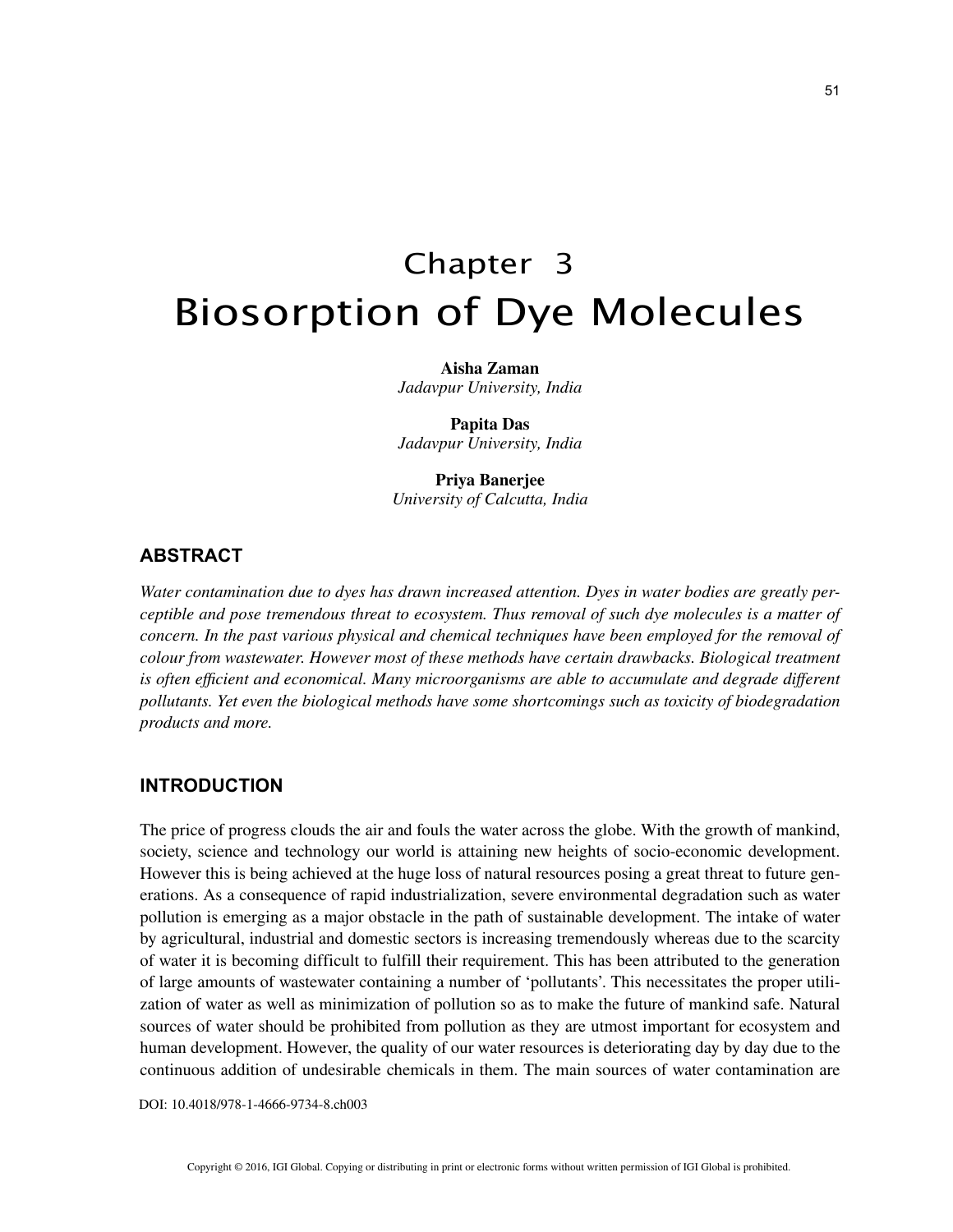industrialization, civilization, agricultural activities and other environmental and global changes. Dyes are known to be used by humankind for thousands of years. Till the late nineteenth century, all the dyes/ colourants were more or less natural with main sources like plants, insects and mollusks, and were generally prepared on small scale. It was only after Perkin's historic discovery of the first synthetic dye, mauveine, in 1856, (Hunger, 2003; Venkataraman, 1965) that dyes were manufactured synthetically and on a large scale. Synthetic dyestuffs are such compounds that are widely consumed by several industries that include textile, paper, plastic, printing industries and dye houses. As a consequent they generate substantial amount of coloured waste water. Therefore, colour removal has been a subject of increased attention in the past few years. The process of dying textile fibres is not an efficient process. The extent of efficiency depends on the method of dye delivery. Consequently a huge amount of coloured wastewater is discharged by the textile industries.

# **SYNTHETIC DYES AND RELATED ISSUES**

Synthetic dyes contribute largely to the group of hazardous compounds that are not easily biodegradable. Their presence in water bodies is undesirable as they are difficult to eliminate due to their persistent and recalcitrant nature. Dyes display a significant diversity in their molecular structure and can be classified in several ways, sometimes based on their chemical structure while sometimes on the basis of their application to the fiber type and so on. A broad classification of the dyes based on the ionic charge on the dye molecules can be presented as follows:

- **Non-Ionic:** Disperse dyes
- **Cationic:** Basic dyes
- **Anionic:** Direct, acid, and reactive dyes

The properties of the dyes vary greatly with their molecular structure. The synthetic origin and complex molecular structure of the dyes makes them more stable and difficult to be biodegraded. Therefore they can pose tremendous threat on the environment and the natural ecosystems. Most of the dyes especially cationic dyes are highly toxic while their degradation products can be carcinogenic as well (El-Sayed, 2007). Generally either an anthroquione or an azo group is present in non-ionic and anionic dyes Anthraquinone containing dyes are greatly resistant to degradation because of their complex aromatic structures and therefore stay behind unaffected in the wastewater. Reactive dyes typically contain an azo group associated with different types of reactive groups such as chlorotriazine or vinyl sulphone. Most of the metal complex dyes contain chromium which is a potential carcinogenic. Disperse dyes remain undissociated in aqueous medium while there some disperse dyes that have a propensity to bioaccumulate.

The toxic components of the dyes can adversely affect the ecosystem in different ways, such as:

- Dyes may significantly affect rather hinder photosynthetic activity in aquatic life as they can absorb and reflect sunlight entering the water bodies resulting in reduced light penetration and hence interfering with the growth of microorganisms.
- Dyes can also be toxic to the aquatic life due to the presence of heavy metals, chlorides, aromatic compounds etc., in them.